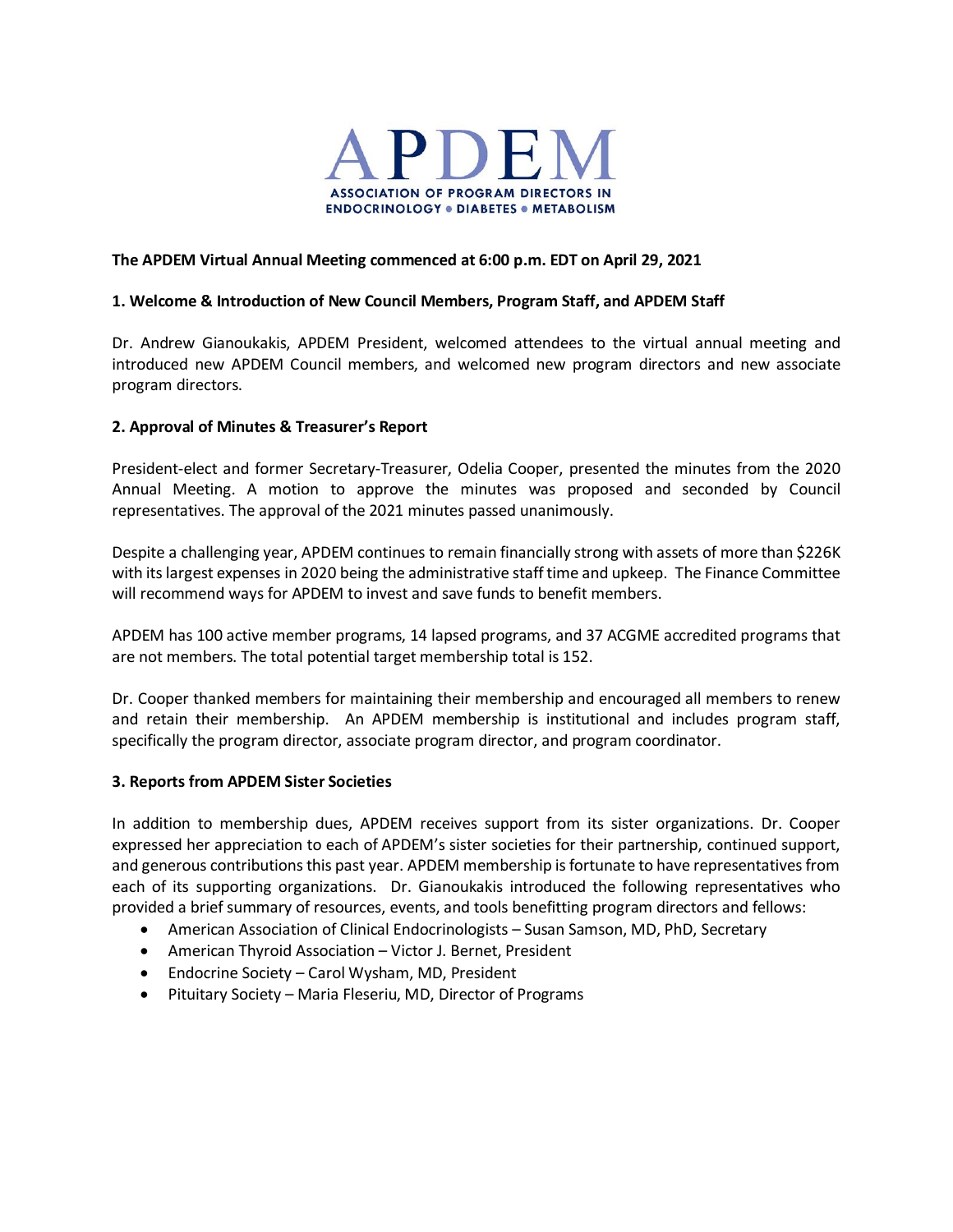#### **4. APDEM Business**

#### **APDEM Committees and Task Forces**

Dr. Gianoukakis presented the full list of program directors who have volunteered to participate on APDEM committees. Additional program directors are welcomed to join any of these committees. To do so, please email APDEM@endocrine.org.

#### **APDEM Curriculum**

APDEM Curriculum was updated and released in March 2020. APDEM curriculum is an exclusive member benefit. APDEM is working to create a new Transgender Medicine and Health Equity curriculum. Please email [APDEM@endocrine.org](mailto:APDEM@endocrine.org) if your program has not received a copy of the curriculum.

#### **APDEM Newsletter Committee**

Chaired by Dr. David Lieb, the Newsletter Committee oversees the production of the monthly newsletter, *APDEM Update*, featuring helpful information, announcements, and the program directors' corner. Volunteers and contributors are needed to identify future content and topics for the program directors' corner**.** 

## **Finance Committee Report**

President-elect and Treasurer, Dr. Odelia Cooper, reported Finance Committee is responsible for assessing APDEM's financial wellbeing and identifying potential fiscal opportunities that will support the mission of the organization. The committee met earlier in the year and reviewed and approved the 2021 budget. The committee will meet late in the year, after the APDEM internal audit is approved, to review the 2022 budget.

Changes to 2021 – first dues increase from \$200/program to \$250/program. Additionally, APDEM is working to increase membership numbers as well as support from sister societies.

## **5. All-In-Match Task Force**

Dr. Levine reminded program directors that the Memorandum of Understanding is a document that needs to be signed by all program directors annually in order to ensure an understanding of APDEM's AIM policy that all incoming fellows should be offered training positions through the match unless an exception is granted by the task force. Of the 152 accredited programs, 138 programs have signed the MOU for the upcoming recruitment cycle. Dr. Levine thanked all participating programs.

Dr. Levine reminded member programs about the five exceptions to the [AIM Policy](https://www.apdem.org/wp-content/uploads/APDEM-All-In-Policy-2022-02-18-FINAL.pdf) should a program wish to go outside of the match.

• **New - Exception criterion #5:** *A program that received new accreditation from ACGME or receives approval for a complement increase from ACGME and intents to recruit fellowship applicants at any point from Match Day until and including June 30 of the same academic year.*

This criterion was codified and added to the AIM policy in recent months to account for newly ACGME accredited programs that want to begin filling their quota for the next academic year, but need to do so outside of the recruitment cycle based on when their new accreditation is received.

To ensure adherence to the All in Match Policy, APDEM will be conducting two rounds of surveillance. The first to take place over the first two months of the academic year in order to survey the most recent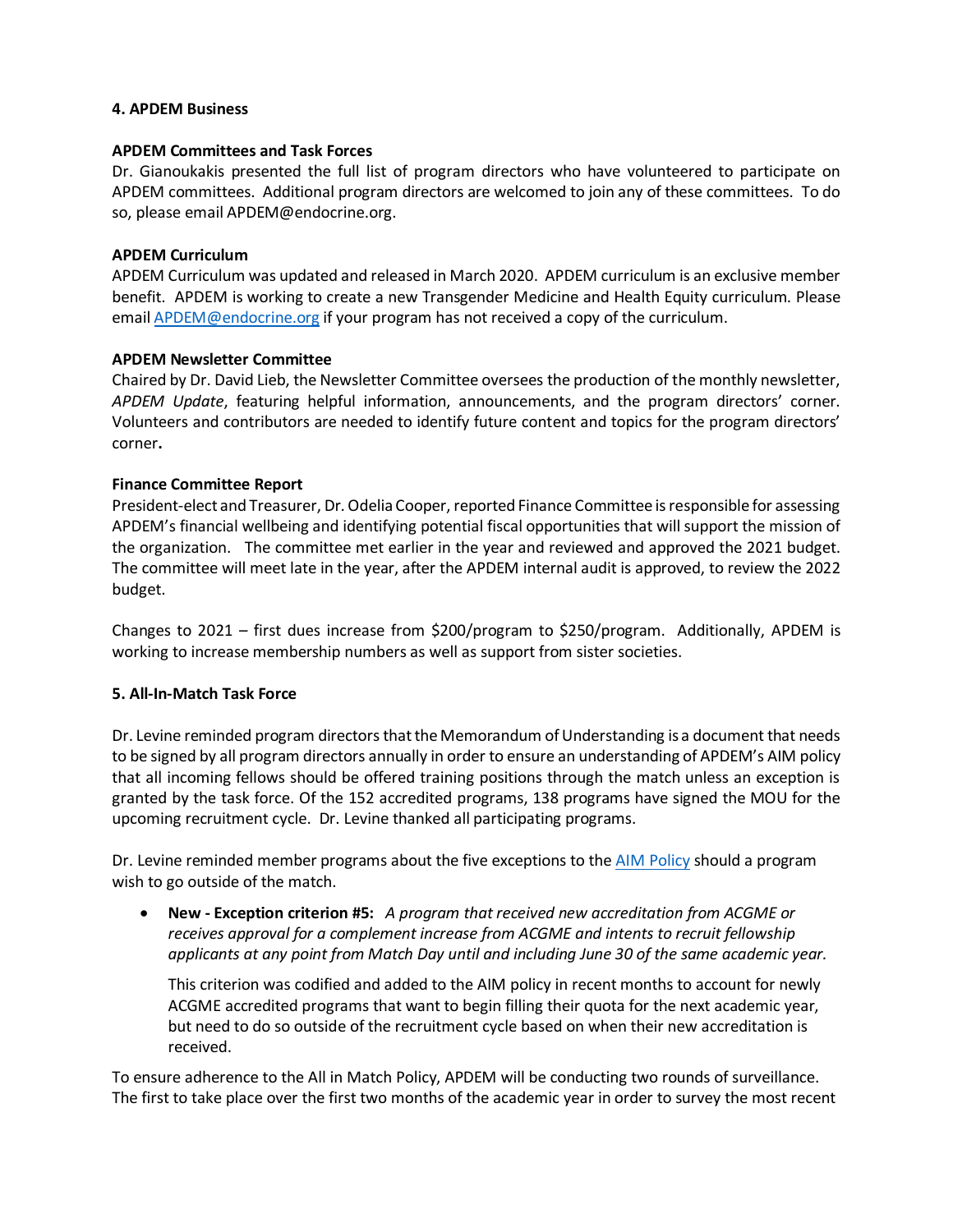match for compliance and the second in the Spring to surveil compliance over a two-year period. Programs with discrepancies will be contacted.

Reminder, all fellowship positions are expected to be filled through the match unless an exception is granted by the AIM Task Force and subsequently by APDEM Council.

## **6. Diversity, Equity, and Inclusion (DEI) Committee**

Dr. Malek stated the rationale behind starting the DEI Committee was to try to work together to achieve goals that are set for fellowship programs by ACGME:

- ACGME Common Program Requirements in 2020 highlighted that all programs must address health disparities.
- ACGME Milestone 2.0 (in Professionalism) evaluate the concept of diversity and inclusion
- AAMC has diversity, inclusion, and health equity as a mission area.

In terms of updates over the last two years:

- APDEM established two subcommittees: Diversity/Inclusion and Health Equity
- The first step is to complete a survey of endocrinology fellowship program directors and fellows to achieve the following goals:
	- $\circ$  Establish what the diversity metrics are within the specialty of endocrinology
	- o Understand what the health equity fellowship training currently is
	- o Gauge interest in curriculum development for health equity

Please complete the ACGME survey that was recently sent and please forward to all fellows for a response. The goal is to have all responses back by May 15, 2021.

## **7. APDEM COVID-19 Task Force**

Dr. Lieb thanked all co-chairs of the subcommittees of the COVID-19 Task Force for their contributions this past year.

## **Fellows Didactics Subcommittee - Co-chairs: Deepika Reddy and Ricardo Correa**

This subcommittee helped programs develop regional didactics. APDEM facilitated a voluntary partnership with programs in the same region/time zones. Programs were divided into 10 geographic regions. One to two programs in each region led/coordinated the efforts. Guidance for this effort was provided by New England Endocrine Alliance. Fellow-driven ideas are the most important aspect. The fellows were charged with developing programming with support from PDs. As every region has different needs and different types of didactics to offer, each region will determine the type of didactics and frequency of offerings. APDEM will assist and provide any support the fellows require in establishing these regional didactic programs.

Resources/toolkits are available a[t www.APDEM.org>](http://www.apdem.org/) click on the **COVID-19 Support** tab

#### **Fellows Recruitment Subcommittee**

At issue: What should the recruitment process look like for this coming fellowship year?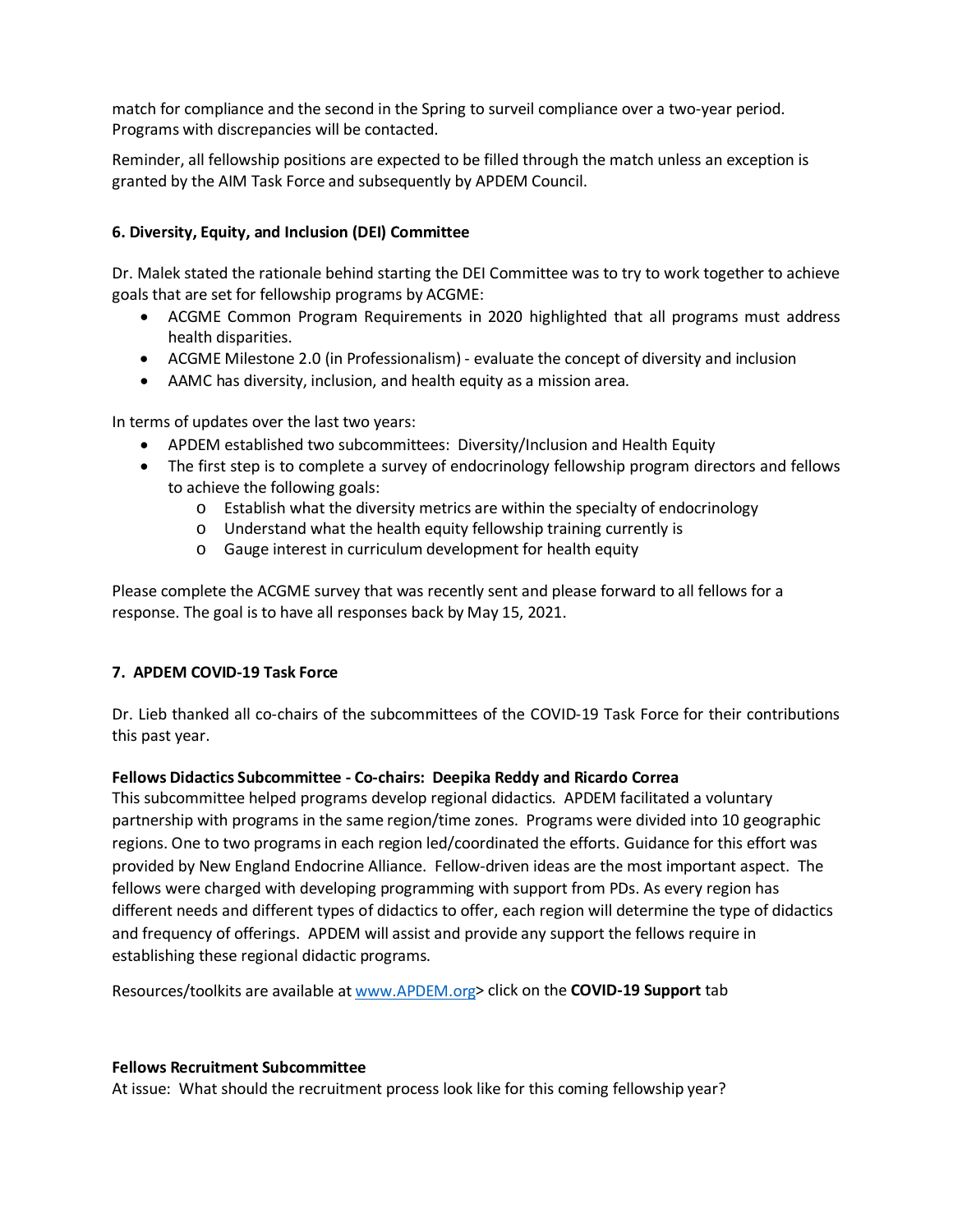Dr. Hong presented the results of data gathered from program directors and incoming fellows to better understand previous experiences and future preferences with regard to the interview format.

- 77 (out of 100) PDs responded to the survey
- 105 (out of 320) incoming fellows responded to the survey
- Essentially almost all programs and fellows were interviewed virtually in 2020.
- Interview experience the majority of programs and fellows were very/somewhat satisfied with the overall virtual interviews.
- About 70% of the incoming fellows believed they were extremely or very well informed about their future program based on their interview day.
- Only 50% of the program directors had specific faculty development sessions about virtual interviews.

Format Preference:

- Most PDs and fellows prefer some type of virtual format/hybrid/with an optional in-person tour.
- About 90% of PDs believed somewhat or strongly that all endocrine fellowships across the US should follow a unified model for interviews in 2021.

Next steps:

- Draft an APDEM position statement re: 2021 interview season by end of May 2021.
- Develop an APDEM Recruitment Toolkit for fellowship PDs

Live Poll Results:

Interview Preference: 72% prefer all virtual with the option of in-person tours vs 28% hybrid.

Biggest concern: How do you ensure parity and equity, and minimize bias which the committee will address in the year ahead.

## **8. Milestone Project**

Former APDEM president, Dr. Geetha Gopalakrishnan presented a historical overview of the Milestone Project which was done in collaboration with ACGME.

- Milestones provide the framework for assessment and shared understanding.
- Enable the learner and training programs to know an individual's trajectory.
- Milestones allow program directors to have a shared understanding of expectations as fellows advance from being more competent and efficient.

The ACGME started to work on Milestones in 2007. In 2014, they implemented the first subspeciality Milestones. In 2019, the ACGME started to reassess the subspecialty Milestones and their effectiveness. As a result of their evaluation and feedback from all subspecialties, what ACGME learned was a shared understanding of the evaluation processes, but the information was general and not specialty-specific. The Milestones were defined as performance-based deficiencies and there were too many subcompetencies and Milestones. There was also a lot of "clumping" of results or assessments.

In order to help figure this all out, a Milestone 2.0 Working Group was created representing a breadth of experience in the endocrine community.